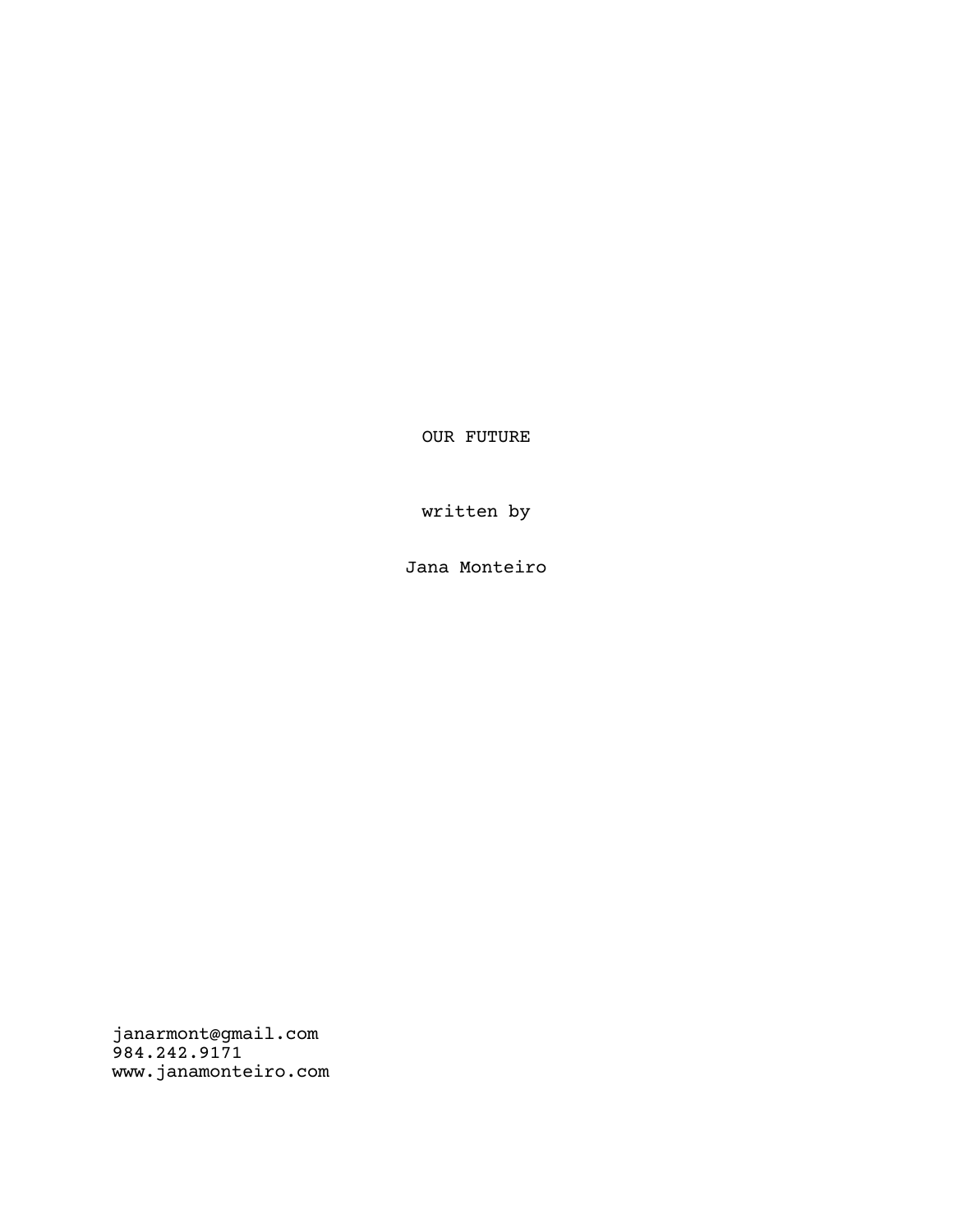"OUR FUTURE" PILOT EPISODE Written by Jana Monteiro

SLAM TO WHITE.

A newborn baby cries. FLASH of WHITE. TITLE "OUR FUTURE" The two flashes of white form stars in a dark night sky.

New stars rapidly appear accompanied by credits and cries until the sounds overlap, crescendo, then abruptly stop.

EXT. TRAP HOUSE - NIGHT

The night sky bobs side to side, a fidgety child's POV.

# KING (O.S.) (firmly) Girl!

POV motion suddenly stops and fully focuses on KING, a mid 30s White/Hispanic American. He's handsome and dressed partly preppy, partly sporty with a polo-sweater and track pants.

Impatiently, King walks directly towards the significantly shorter POV.

> KING (CONT'D) What the hell are you doing? I said I want to show you something.

He grabs FUTURE's arm.

Future is 11, she looks eleven, but is very developed. She's of mixed-race, her hair is in several braids pulled back into a pony tail. She's dressed normally with a girly t-shirt and jeans.

> FUTURE I probably shouldn't leave without my-

KING We ain't going far. Just around back.

FUTURE Maybe I should find him and tell him where-

KING No. We'll be right back in. Now let's go.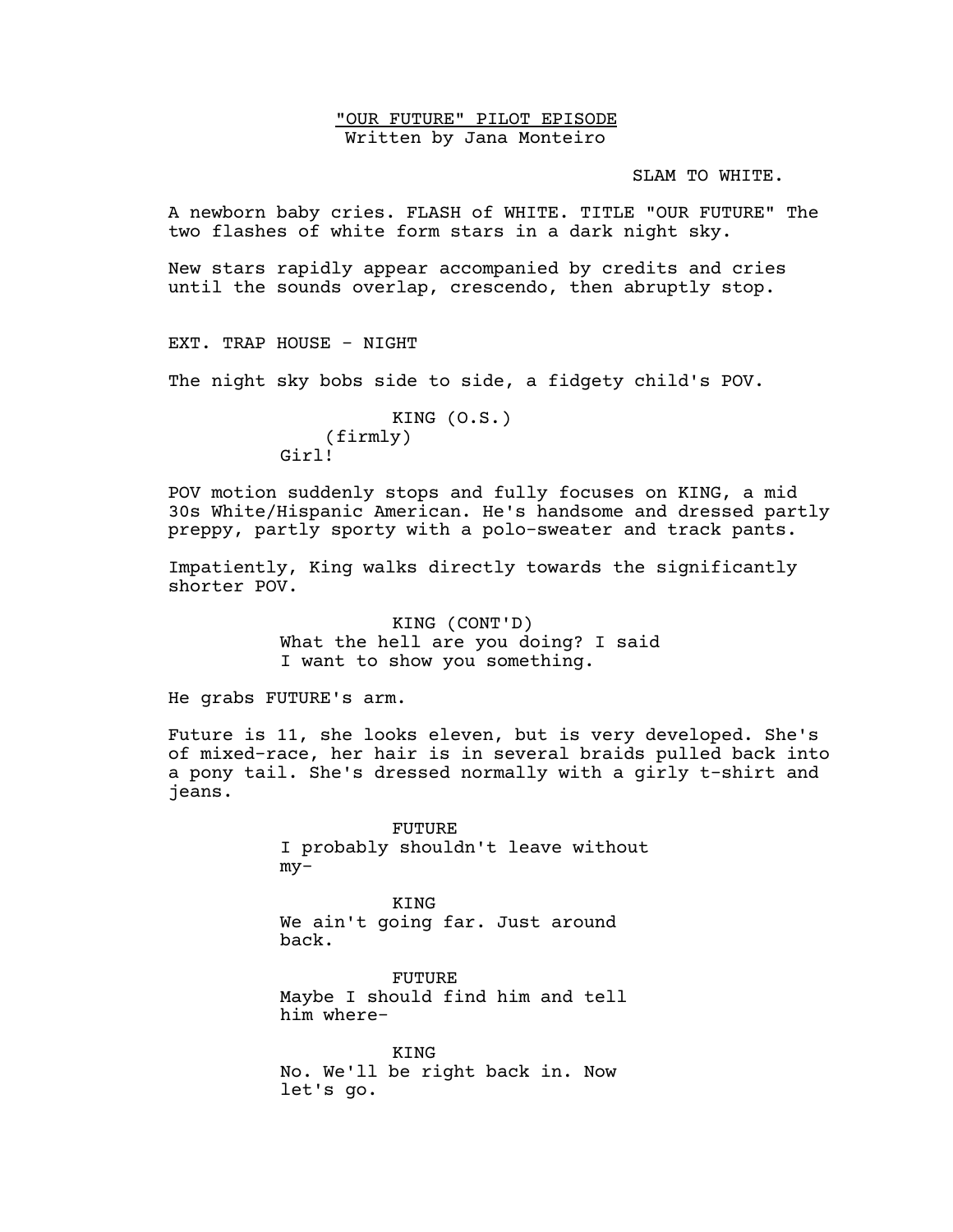Future looks at the TRAP HOUSE with worry. She is hesitant to leave.

The blinds are closed and different colored lighting bursts from each room. The bass of the music is heard from outside.

King drags the reluctant Future from the faded-paint chipped front porch around the side of the TRAP HOUSE. A party-goer vomits into a dying bush.

King and Future stop at a 8' tall chain-link fence. It is opened by GUNMAN. A tall large man, stocky and intimidating, any race or age. The handle of a gun sticks out of the front of his jeans.

King shoves Future through the now open gate.

She folds her arms, uncomfortable and unfamiliar with this mostly bare and patchy backyard.

At the back of the yard is a set of large chain-link dog kennels.

> KING (CONT'D) You stay right here. And you pay attention. Understood?

> > FUTURE

Yes.

King and Gunman walk over to one of the kennels and Future watches. A rattling and stirring is heard as the Gunman begins to unchain the gate.

> TRASHMAN (O.S.) No, please.

This voice sounds soft and far away.

Future steps forward curiously and realizes TRASHMAN's voice is coming from inside the kennel.

Gunman drags the sniveling begging man out.

King kicks a small pile of rubbish and recovers a white PVC pipe. He grips it firmly.

The Trashman is kneeling at King's merciless feet.

TRASHMAN (CONT'D) No, no, please.

King swings the PVC pipe like a baseball bat and knocks the Trashman directly in the face.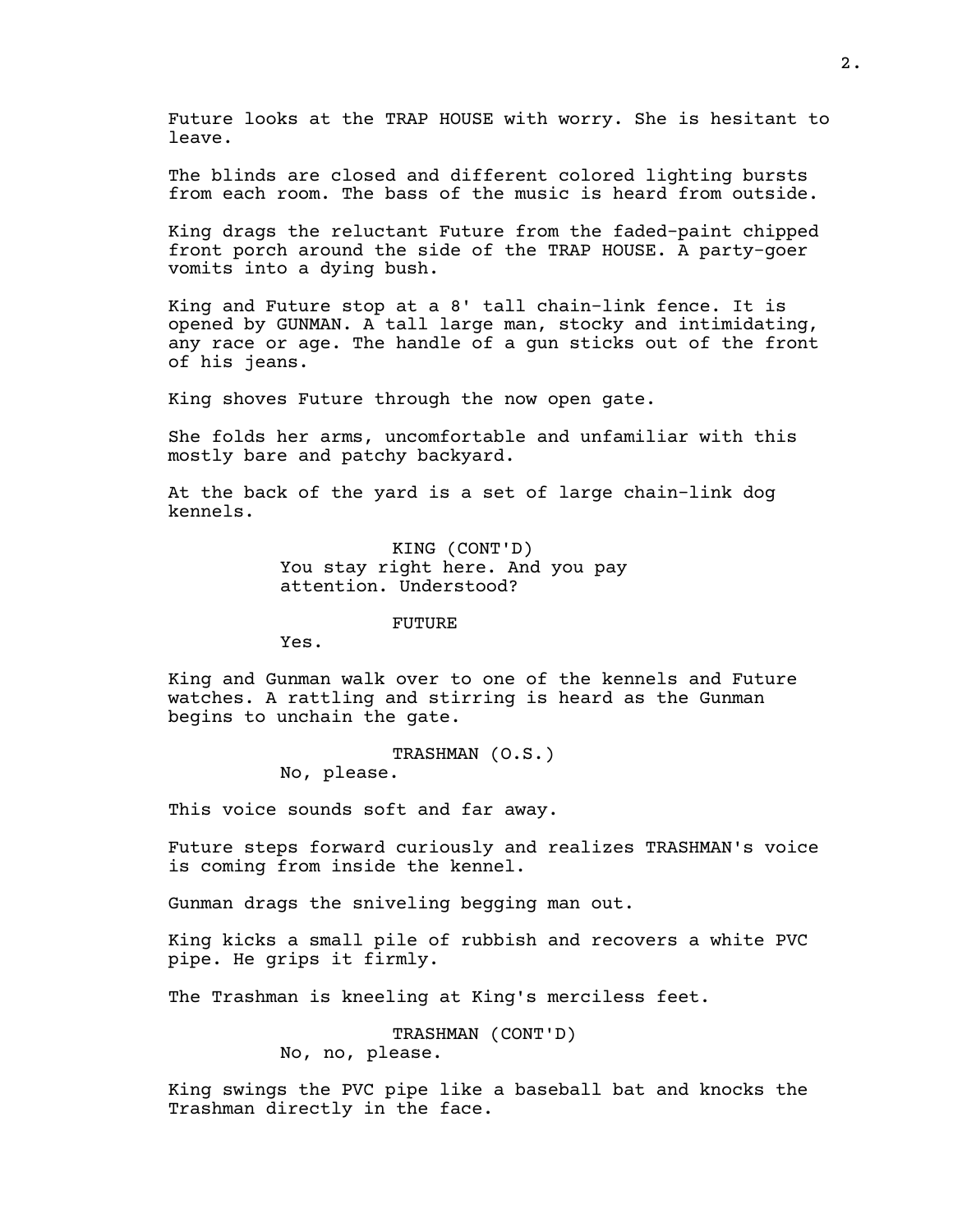Future is shocked but tries to control her terror. King begins beating the Trashman who is now in the fetal position. The pipe hits and the man groans.

Future focuses her eyes slightly above the action focusing on a star. POV as she counts under her breath, slightly out of sync with each pipe sound.

### FUTURE

1...2...3...4...5...6....

King pauses for a moment smiling over at Future. She catches his eye contact and forces a nervous smile.

King takes two more swings on the man who is now mostly still. He drops the pipe and Gunman lifts the Trashman dragging him back into the kennel.

King walks over to Future, breathing heavy from the physicality of the beating. He grins proudly.

> KING Did you see that?

Future nods.

KING (CONT'D) That's what happens to people who don't settle their debts with me.

Future nods.

KING (CONT'D) That's what would happen to your Dad if you weren't such a good girl.

Future looks horrified at the kennel.

KING (CONT'D) He's lucky to have you. We both are.

King gently takes her chin to focus her gaze on him. He brushes his thumb over her bottom lip and looks at her with a greedy hunger.

> KING (CONT'D) Let's go back in. Get you a drink.

King puts his arm around her like a boyfriend. Still afraid of the violence she just witnessed, she ironically clings to King, the perpetrator of it.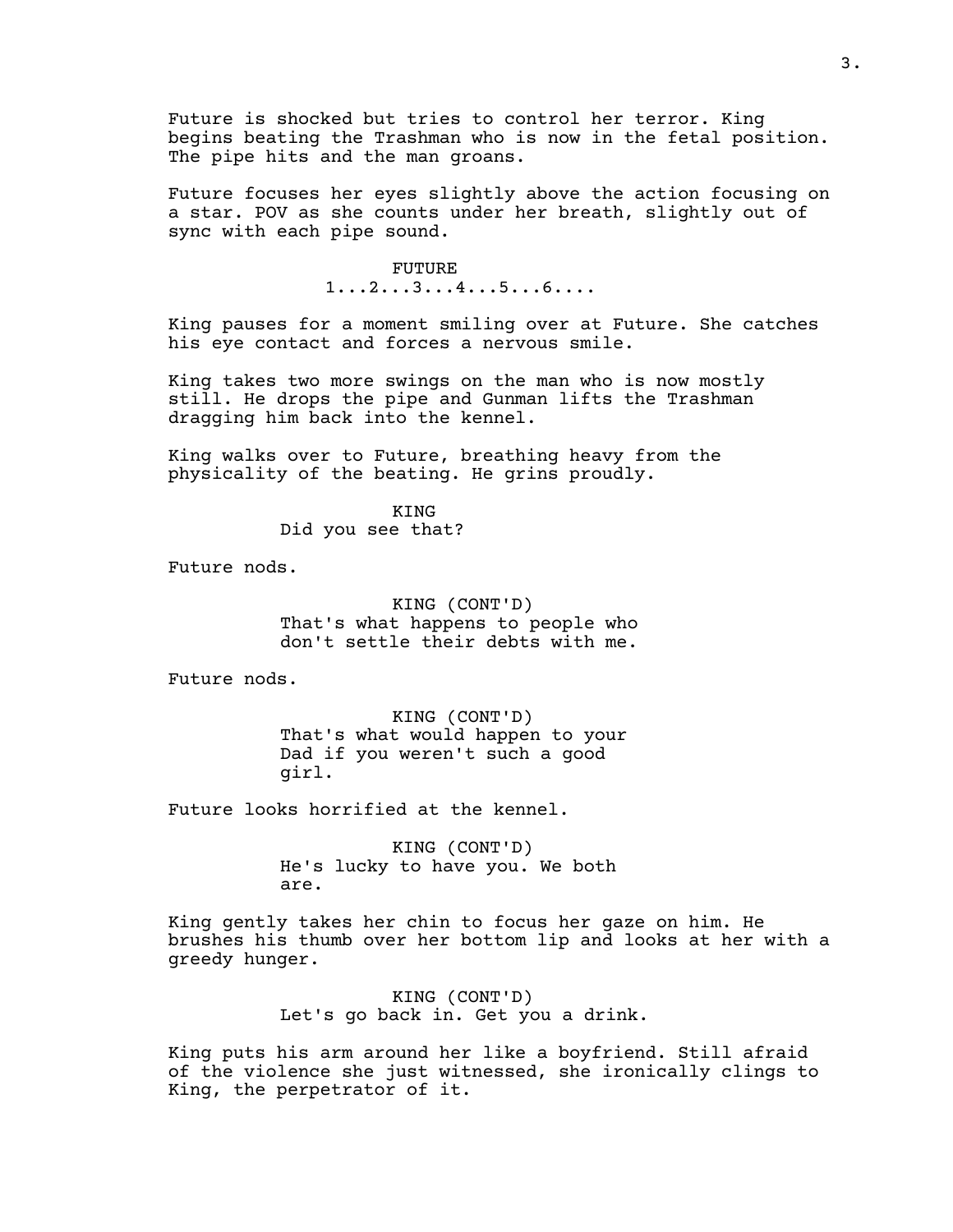INT. TRAP HOUSE - CONTINUOUS

The music, dance/hiphop, plays loudly. The party lights change colors. Everyone inside is almost zombie-like, slumped over, moving slowly, intoxicated from drink or drugs.

Future, with her eyes, scans the "dying" party guests searching for someone. She shuffles quietly behind King toward a closed door.

King uses a key to unlock a second living room. "The Business Room". This room is clean, furnished with rich leathers and wood. It's free of people. The room contains a large television with the most modern video game system, a PlayStation 1.

King walks over to a mirrored bar cart and pours from a bottle of cranberry juice and mixes in a double shot of vodka.

> KING (CONT'D) Here you go, my girl.

#### FUTURE

Thank you.

Her hands are shaky as she sips the drink. She is obviously used to this combination.

A pillow drops onto the floor in front of King's feet as he sits on the sofa.

Her small childish hand holds the adult beverage and she nervously picks at her chipped nail polish.

CUT TO:

INT. MIDDLE SCHOOL - DAY

Future colors in the missing patches of polish with her pencil.

She sits at a group of four desks all facing each other. The entire class is set up this way. Directly across and beside her are two boys, and diagonal to her is LILY, 11, Asian-American, and Future's best friend.

Future notices Lily has her hand raised and zones back into the class.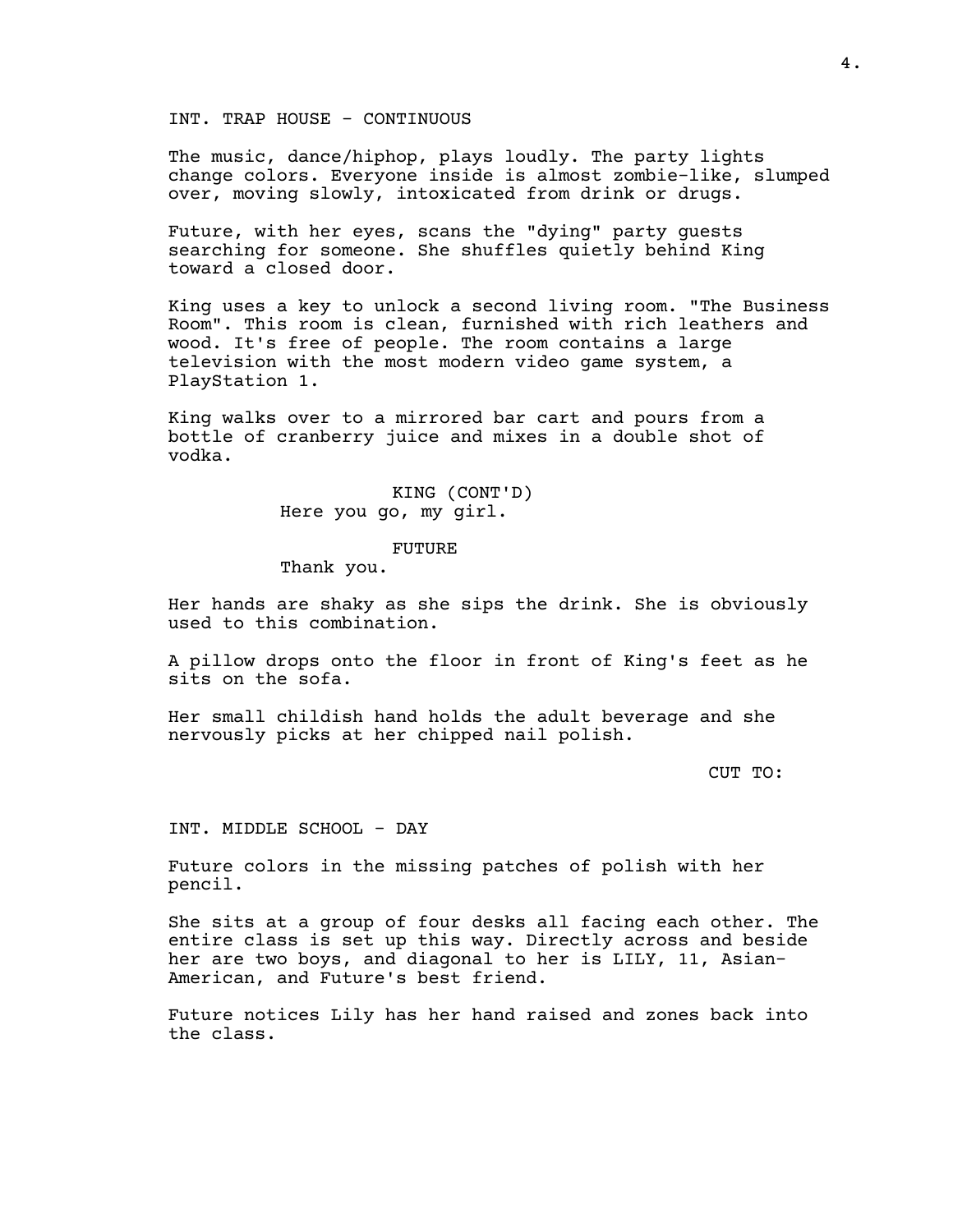GIRL 1 Last year, I broke my leg in a trampoline accident and then because I was in a cast I couldn't go to my cousin's pool party.

Future looks at the chalkboard which reads: "A Challenging Time In Your Life..." MS. MILLER, 24, African-American, hip, young teacher, writes this on the board.

> MS. MILLER Good one. Alright. Next? Lily.

LILY Can it be any time of your life?

MS. MILLER Yes. As long as it was challenging and you overcame it.

LILY So, it can't be last week?

There are giggles from other classmates.

MS. MILLER If last week was challenging Lily, you can write about it.

LILY Okay. I will.

MS. MILLER You don't want to share?

Lily shakes her head no.

MS. MILLER (CONT'D) Alrighty. Yes, Matthew?

MATT,11, cute brunette boy, he's just on the outskirts of cool. Lily nudges Future, who blushes looking at Matt.

> MATT Last year my dog died. My Mom and Dad had him since before I was born and it really messed us all up.

Lily drags an index finger down her cheek indicating 'tears'. Ms. Miller writes on the board. Future pinches Lily.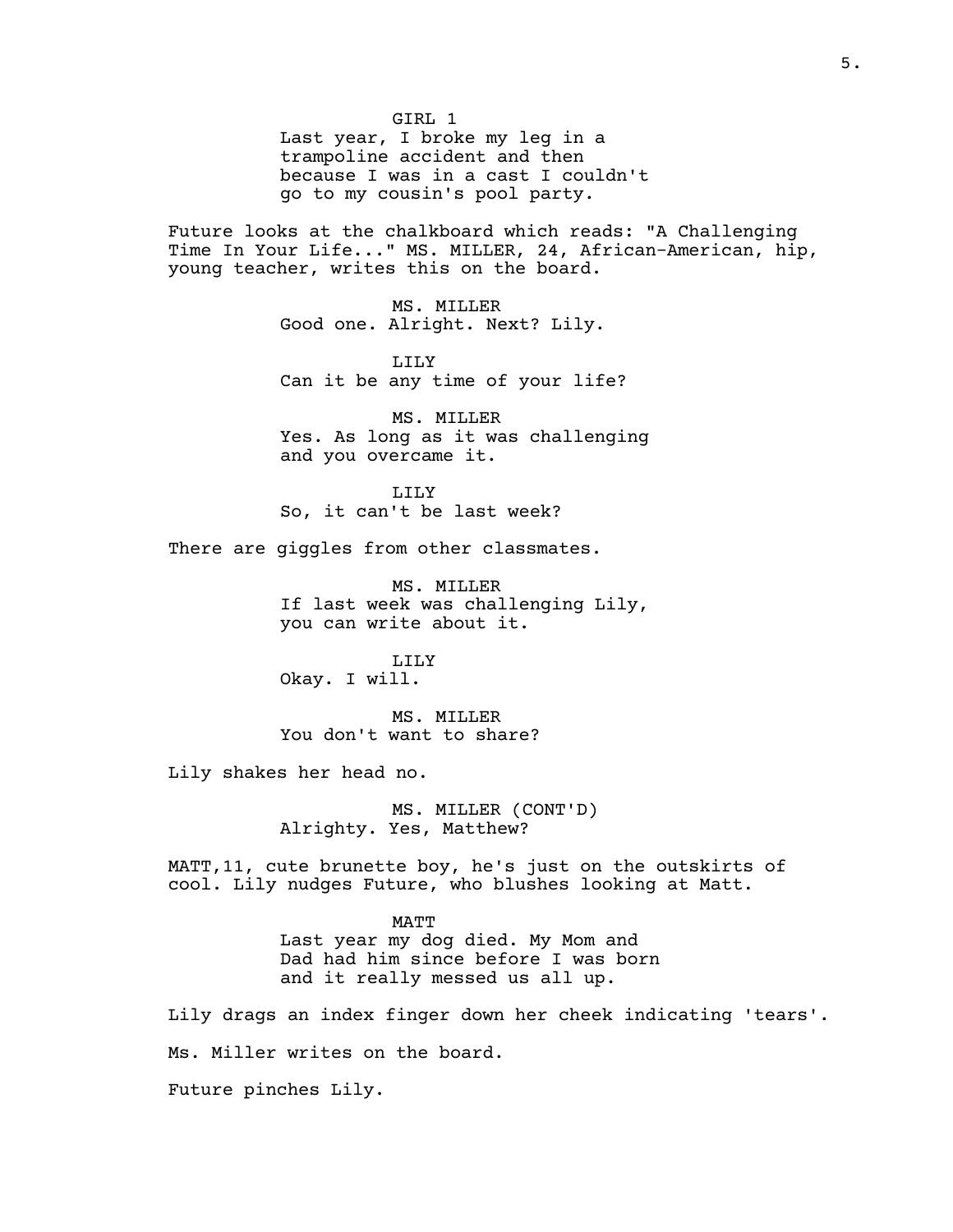LILY

OW!

Ms. Miller looks over to their group and Future is raising her hand.

> MS. MILLER Yes, Future. FUTURE In 1st grade, my mom overdosed. MS. MILLER Oh. (beat) I'm sorry to hear that. That *is* a challenging time.

Ms. Miller writes on the board. "Mom Died."

The room gets uncomfortably silent. Future slinks down in her chair when she feels a few stares from other groups.

> MS. MILLER (CONT'D) Right, well, I'm going to give you all until the end of class to start on this essay. Remember to mention, What the challenge was, Why you found it challenging, and How you overcame it. If you were able to.

Ms. Miller gives Future a sympathetic glance and then smiles back at the classroom.

LOCKER ROOM - END OF SCHOOL DAY

The locker room is buzzing with activity. Kids slamming doors and chatting, laughing, packing books in bags.

Future is kneeling by her open locker, packing her backpack. Lily leans against the locker beside her.

> LILY Do you want to go to the library later and work on our essays together?

FUTURE We can't really work on them together. We have different lives.

LILY Yeah, but, we can work across from each other.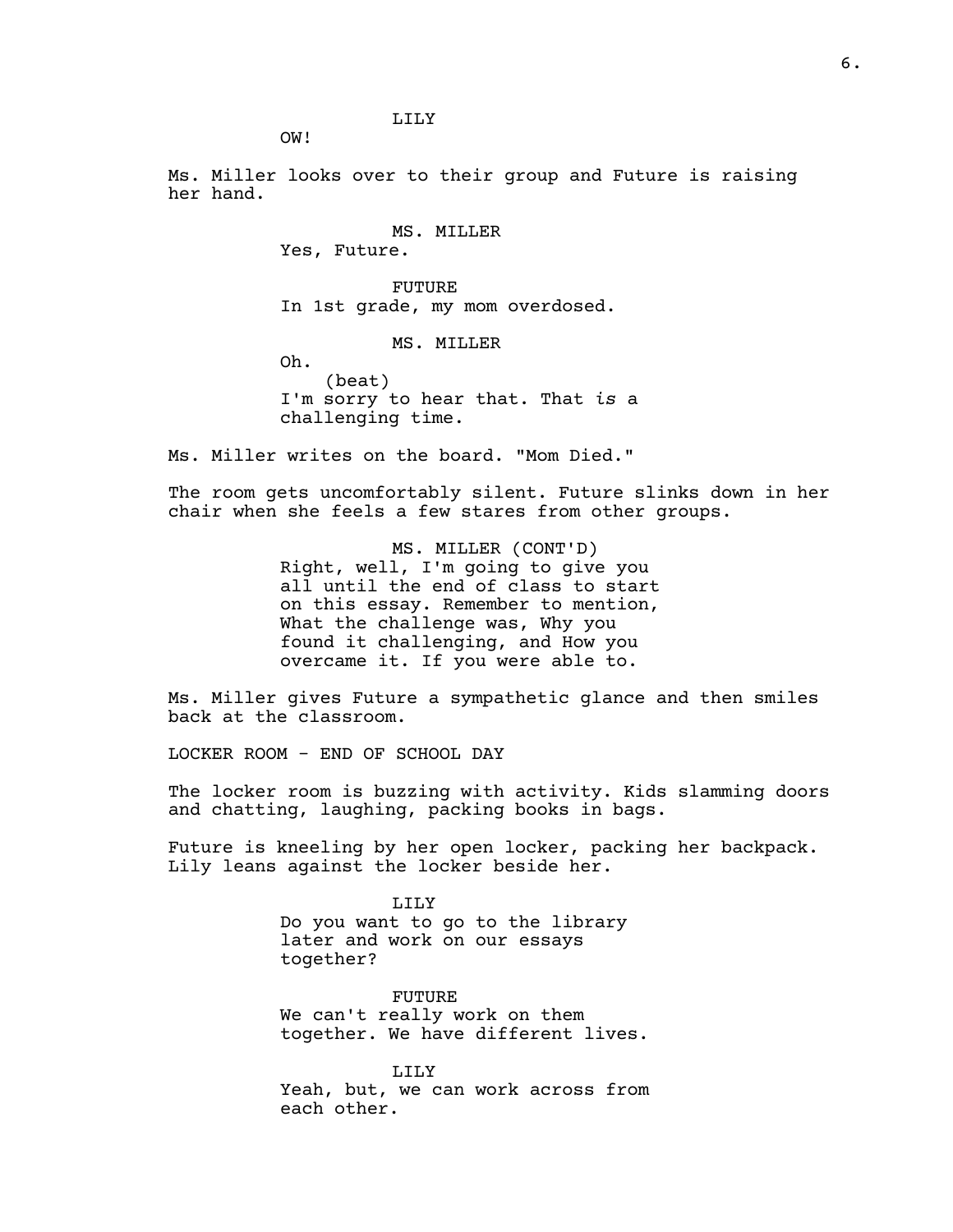FUTURE

I can ask.

LILY Plus, I overheard Matt and Roman are going to the library later.

FUTURE

Oh.

Lily giggles and nudges Future.

LILY You know you want to see him. And hug him. And kiss him. And-

Lily begins faking a make out with the air.

Future slaps Lily's leg to get her to stop before standing up and slinging her bag on one shoulder.

FUTURE

And what are you going to write about? How challenging it is to focus while two hot boys are around you?

#### LILY

Mayyyyybe.

#### FUTURE

Then 'no'. I'm definitely not going to the library.

LILY Fine. Then just come to my house.

FUTURE If I can. You know I have to ask. And if no-one is there to watch my brothers-

LILY

Ok. Well ask-

FUTURE I will. What are you writing about?

LILY Remember last week when my Moms' found out my bio-mom is pregnant again? And I could have another sibling?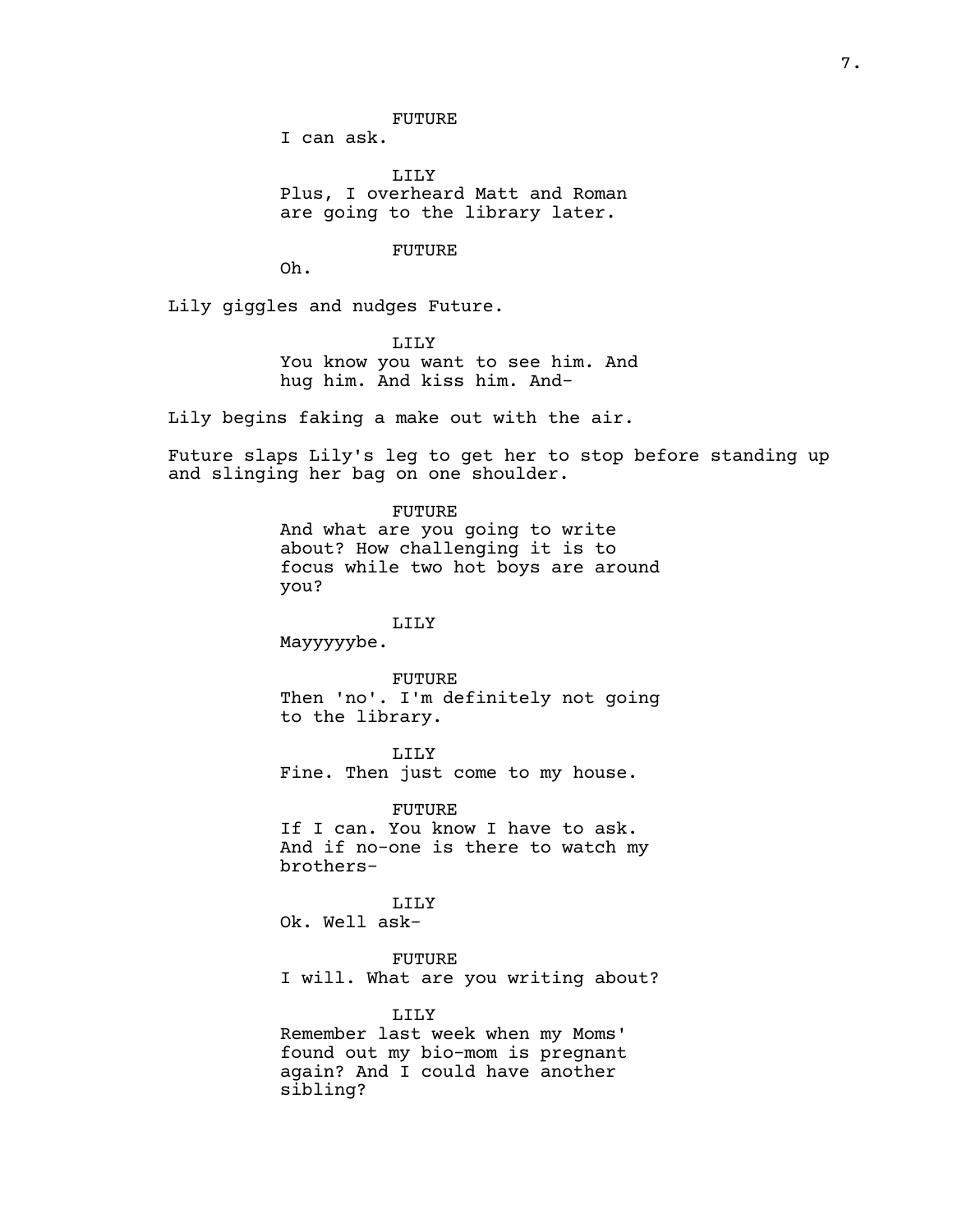Oh yeah.

LILY "Oh yeah"? This could ruin my life. I like being an only child! I don't want to end up like you.

Future laughs.

FUTURE Thanks a lot!

Matt passes behind them with a group of boys.

MATT Hey Future, a bunch of us are going to the library later. Maybe I'll see you there?

Future is shocked his speaking directly to her and Lily can't stop giggling.

> LILY (unnaturally) What a coincidence, we were just talking about going to the library. Weren't we Bestie?

Future nods.

LILY (CONT'D) She just has to ask her Dad.

MATT

Cool.

Lily nudges Future.

#### FUTURE

Honestly, I probably won't go. The library is for research and I haven't got to research anything about my own life. Unless someone wrote a book about me without me knowing.

LILY (mumbles) Yeah they did. It's called "Clueless."

MATT

Bummer.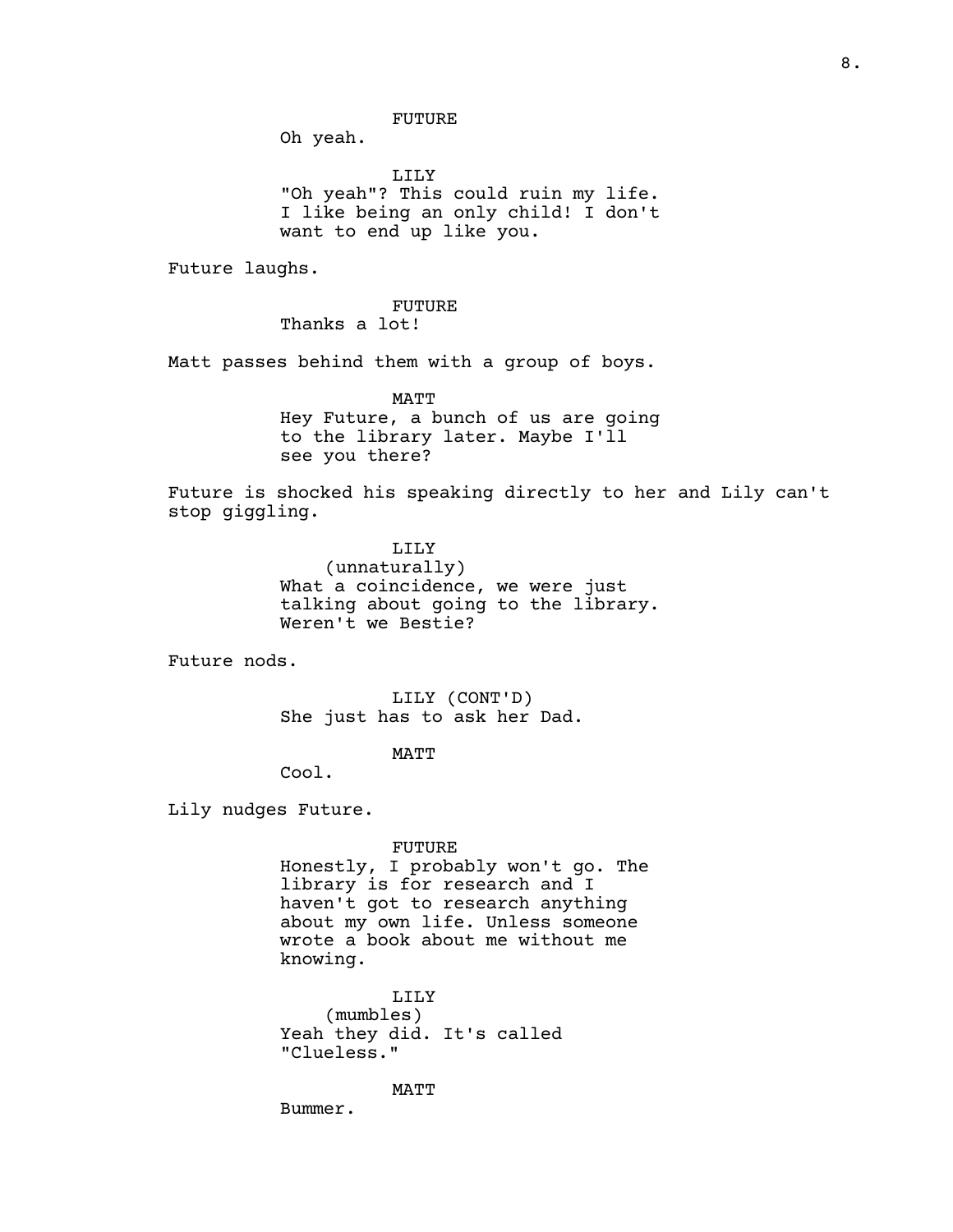One boy from the group pats Matt on the back, consolingly, as he slinks into the crowd feeling rejected.

> BOY 1 (to Future) You're not that hot anyway.

## MATT What the hell man?

The boys all push and shove each other into another direction mumbling over each other, leaving Future and Lily behind.

> LILY Are you the most oblivious girl alive?

EXT. SUBURBAN NEIGHBORHOOD - LATER

Future and JENN,15, blonde beautiful and popular, walk together, both wearing backpacks. The girls pass several homes with manicured lawns and seasonal flowers.

An older woman sits on her front steps pruning some plants and waves to the girls from behind her ornate iron gate. They politely return this gesture.

Jenn grabs the hand Future was just waving with.

JENN Looks like you need a fresh paint job.

FUTURE It has been, like, a million years since we hung out. You're basically always with your boyfriend these days.

JENN Yeah, well, when you're in High School, you'll understand why I don't always want to hang around middle-schoolers. (beat) I mean, you're alright. It's just, you'll see. It's different.

Future doesn't know what this means but doesn't want to seem childish or desperate by asking.